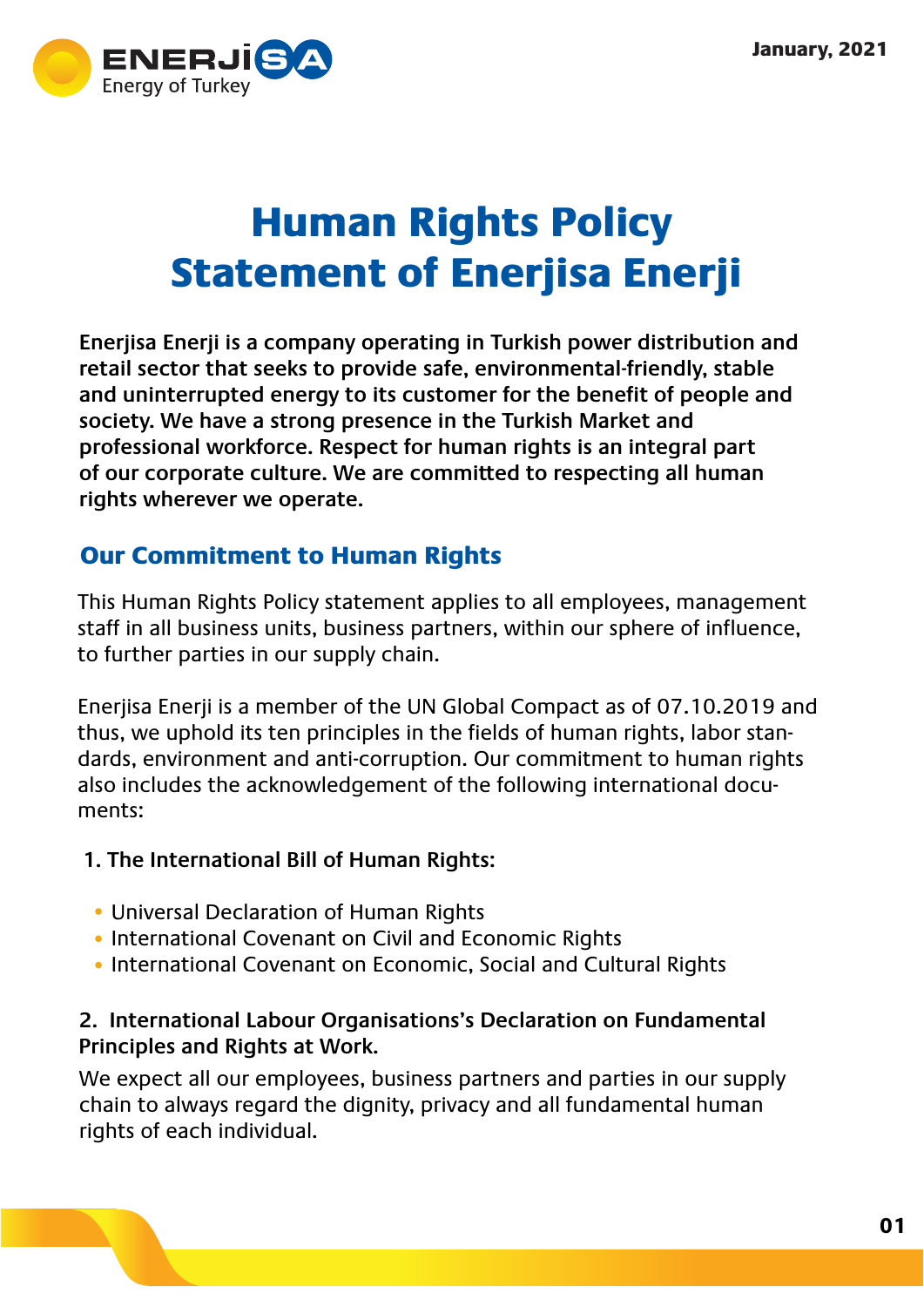Enerjisa is committed to create a work environment, where all fundamental human rights in all its operations are respected. In line with this objective Enerjisa Enerji:

- Informs and trains all its employees and managers on the Human Rights Policy.
- Addresses opinions of its employees, clients, and stakeholders on human right issues.
- Undertakes to provide or cooperate for a fair and reasonable improvement and remediation in case of violation of the Human Rights Policy.
- Strives to end and remedy any negative impact of any identifie human rights violations.

## **We support Equal opportunity and no-discrimination**

In all human resources processes such as recruitment, termination, wage compensation, training and reward management, work environment, we display an equal attitude regarding language, religion, nationality, race, ethnic origin, age, gender, marital status, health, disability status, political opinion, union membership and all similar matters. We resolutely do not tolerate discrimination and unfair conduct in any form. We provide our employees with a working environment, free from all kinds of ill-treatment, mobbing and harassment.

We strongly believe that we get strength from diversity and support inclusion in all areas.

#### **We do not compromise on health and safety**

We attach importance to health and safety. We commit to reduce risks in our work environment and take measures to promote health, safety and well-being by constantly improving our processes.

We do not compromise on safety practices, behaviors or conditions.

We expect all our managers, employees and parties in the supply chain to comply with our health, safety and security regulations, promote a safe and healthy work environment and improve our health and safety culture.

We act in accordance with the legislative Health & Safety framework and regulation.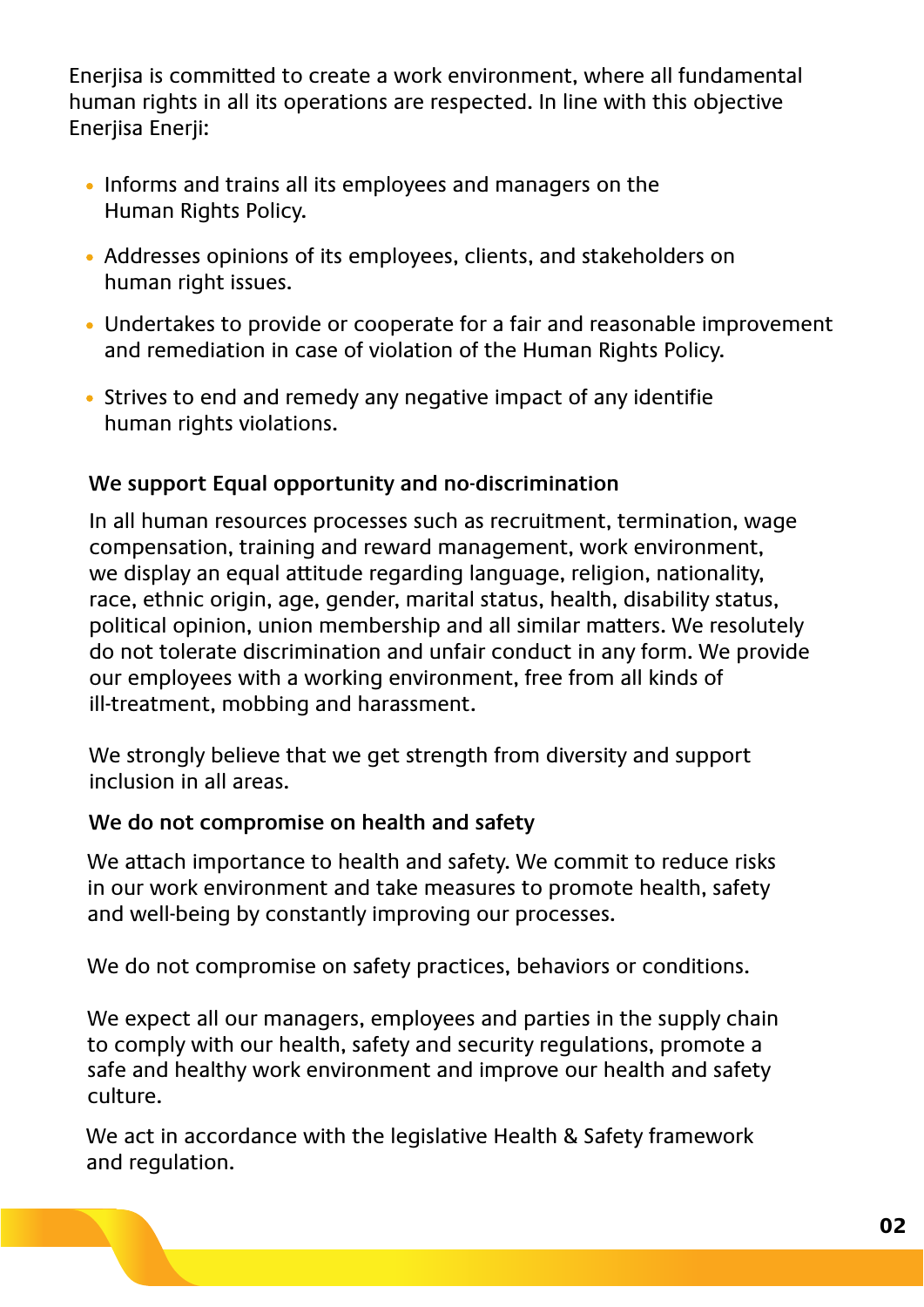## **We have no acceptance for forced labor and child employment**

We stand against any forced labor including compulsory work, employment of illegal migrants, and foreign nationals without a work permit, forced labor, debt bondage and any kind of human trafficking, gender discrimination, illegal child labor, abuse of children and all other abusive or exploitative behaviors related to workers and conduct all our business processes accordingly. Individuals that are under 18 years of age are not hired, and Enerjisa complies with international conventions on children rights ratified by the Republic of Turkey, as well as the national legislation. These practices are open to inspection by public authorities.

We expect all of our employees and business partners to stand against forced labor, to prevent discrimination and harassment, to comply with legal working hours for employees, not to employ illegal child labor and to treat their employees and partners with dignity and respect.

#### **We promote freedom of expression and association**

At Enerjisa Enerji, we:

- Respect freedom of expression of our employees and do not tolerate any conduct preventing exercise of freedom of expression.
- Support the right of unionization of employee under the applicable laws and regulations
- Attach importance to forming a workplace, which promotes cooperation and mutual respect.
- Are committed to engage in a constructive dialogue with labor union representatives elected freely by the employees.
- Aim to construct and develop social dialogue and labor peace with the labor unions.

#### **We offer fair compensation and work hours**

At Enerjisa Enerji, we:

Develop our remuneration policy competitively, taking into account the sector and labor market.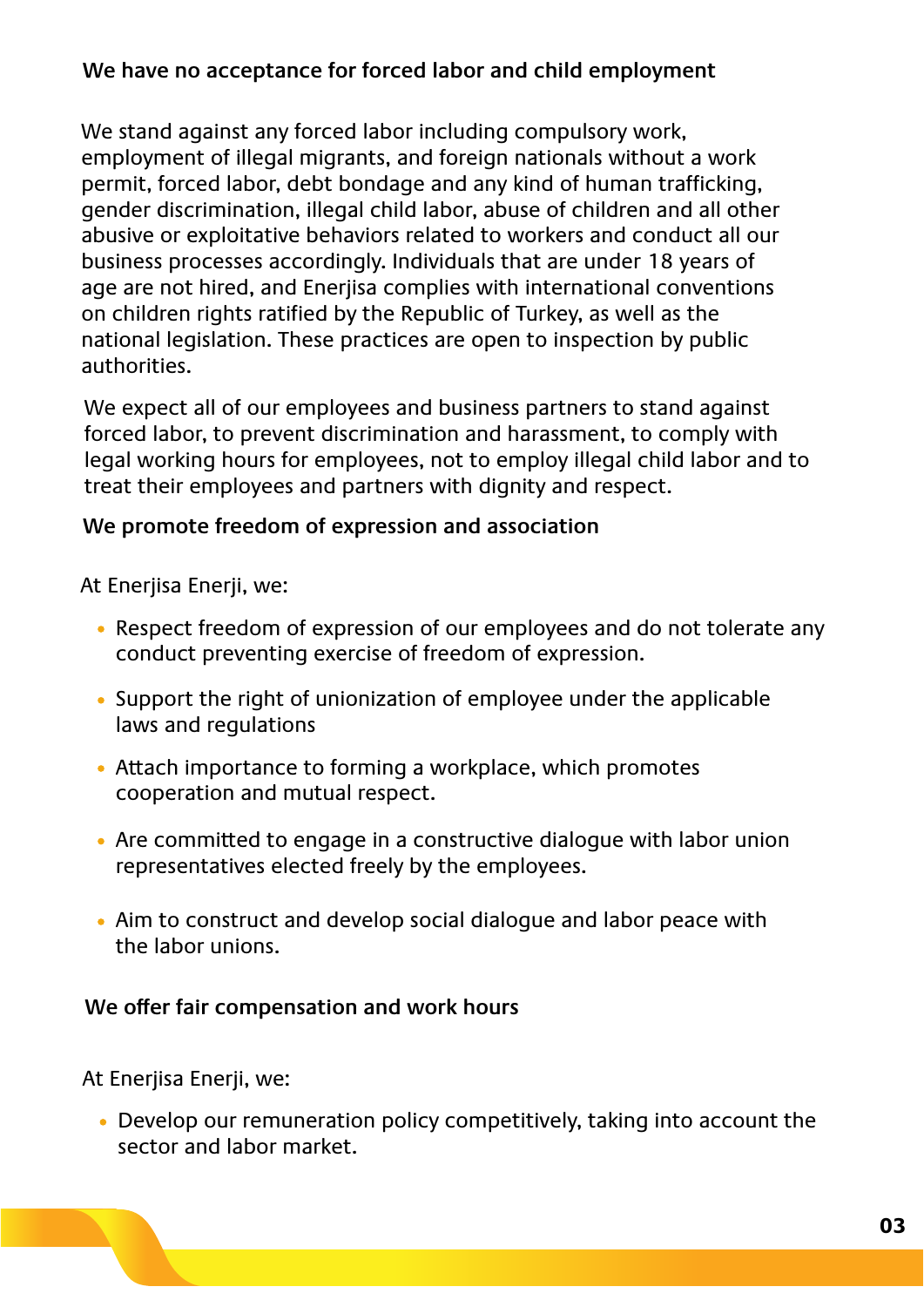- Set the minimum wage level equal or above the statutory minimum wage.
- Are committed to offer opportunities to our employees that are competitive relative to the market.
- Comply with applicable laws, collective agreements, and regulations when setting daily and weekly work hours, overtime, breaks, weekends and annual paid leave.
- Regularly inform all business units about rules on overtime and monitor their implementations.

At Enerjisa Enerji, work environment takes into account the balance between work and private life of our employees.

## **We actively work against corruption and bribery**

As Enerjisa, we uphold following principles and committed not to tolerate and to counter corruption and bribery in whatsoever form throughout all our operations. We in particular:

- Adhere to all relevant legislation and regulations.
- Put strict limitations on giving and receiving gifts in any form.
- Ensure no harm to our employees refusing to pay bribes.
- Do not make political donations.
- Constantly monitor processes and operations in respect to countering corruption and bribery.
- Encourage our people to speak up in case of a breach.
- Train our people regularly on anti-corruption and anti-bribery.
- Report breaches on regular basis.  $\bullet$
- Assure appropriate nomination and proportionate remuneration of our agents.
- Apply sanctions immediately to individuals that are in breach of anti-corruption and anti-bribery principles and rules.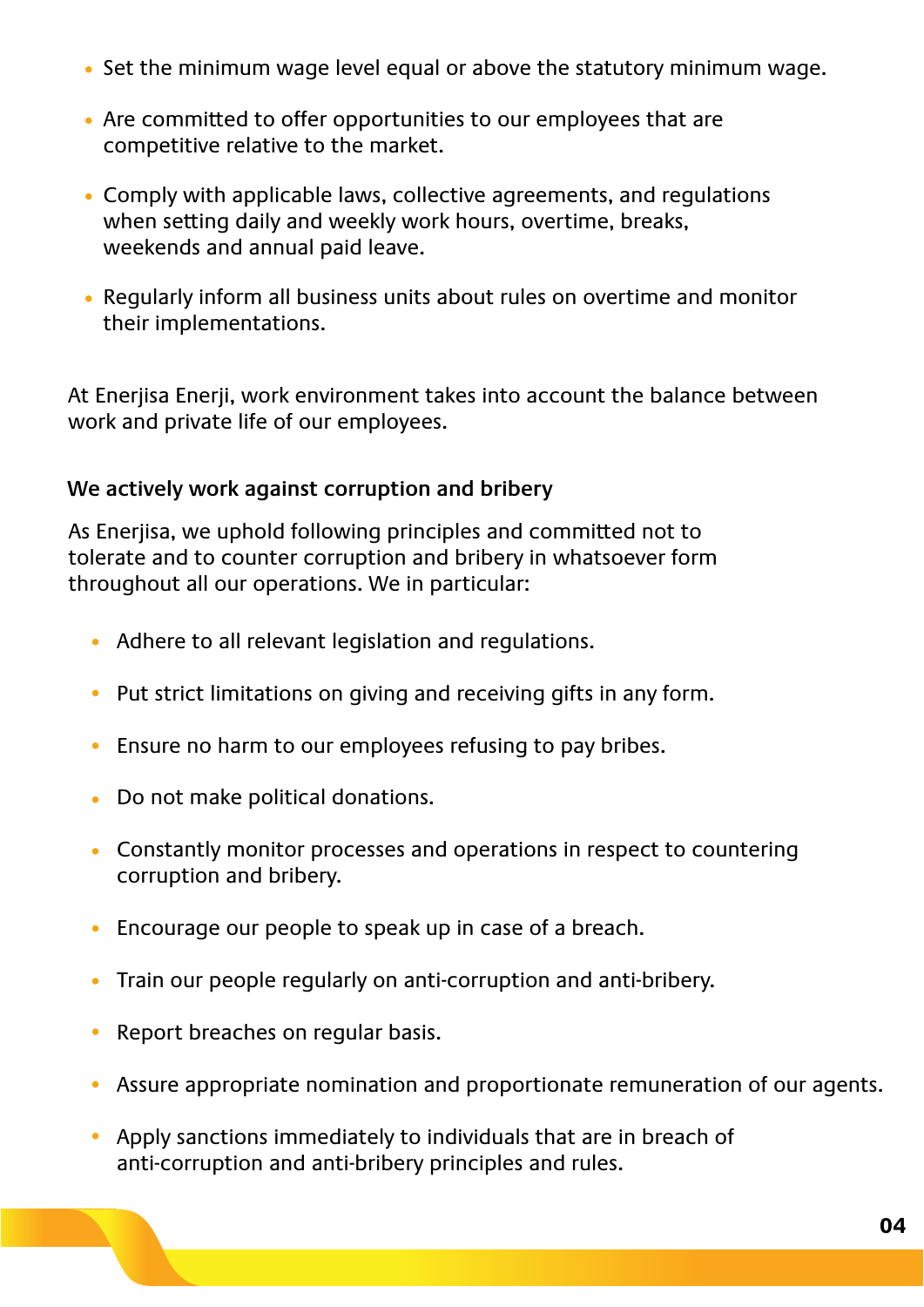# **We uphold the protection of personal data and legal compliance**

At Enerjisa Enerji, we:

- Follow the legislation for protection of all the personal data and information of our employees, customers and those related to field of our operations, and fulfil its obligations related thereto.
- Communicate our data security policies and procedures to our employees and creates awareness with our announcements and trainings.
- Avoid any act in all of our operations, which may constitute an offense or violation of rights of individuals of personal data protection and expects our employees to act in the same way.

#### **We strive for protecting the environment and contribute to a sustainable planet**

We protect the environment. We constantly strive to be an environmentally-conscious energy partner of choice for our customers and society. In this context, we conduct all our activities, according to the following fundamental principles:

- While performing our activities, we adopt the principles of sustainable development and prevention of pollution at source.
- By reducing the wastes originating from our activities at source as much as possible, we ensure that wastes are recycled, recovered, reused or disposed without causing any harm or damage to the environment.
- We contribute in the fight against climate change. In this context, we conduct activities oriented towards reducing energy consumption, increasing energy efficiency, and reducing our greenhouse gas emissions.
- We aim at continuously reduce the consumption of water necessary for our activities by efficiently using water, one of our most important natural resources.
- We pay due attention and strive for direct and indirect biodiversity protection in all our operational areas.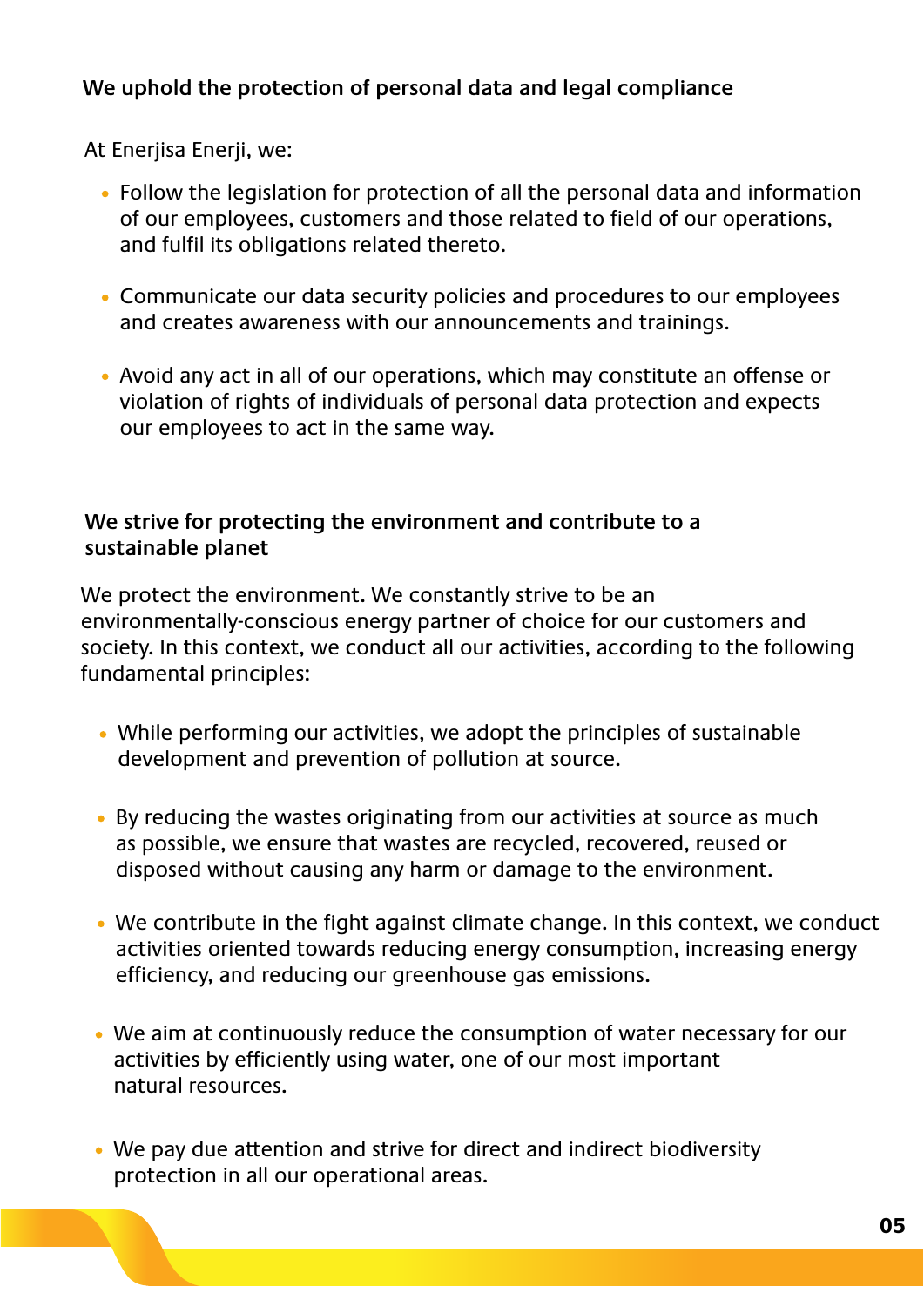- We aim to develop, expand and maintain environmental awareness across our sector and communities, and strive for being a role model within our industry when it comes to protecting the environment.
- We encourage our entire business network, including our employees, suppliers and business partners in particular, to maintain their environmentally-responsible activities.

# Governance

In order to attain a sustainable implementation of our approach towards human rights, a cross-functional "Environment, Sustainability and Governance Committee", including the CFO and CEO, was established and commissioned to ensure an effective implementation of the Human Rights Policy.

As outlined above, Enerjisa Enerji adopts several operational policies to support and integrate its human rights commitment to our daily business. We have a responsibility to raise our employees' awareness about human rights related issues and encourage them to take action to safeguard respect for human rights.

# Grievance mechanism

We constantly encourage reporting of any human rights violations, and frequently monitor potential problems and concerns about the effective implementation of our policy statement.

Besides all employees, business partners or any other third party may report suspicious policy violations via Enetik Hotline (+90 216 579 09 14) and/or e-mail to ENETİK@enerjisa.com.

We do not take any retaliation or action against any employee who reports actual or potential violations and concerns under this policy. Regarding violation notifications, both the content of the notification and the information about the person making the notification are evaluated and kept with the highest confidentiality.